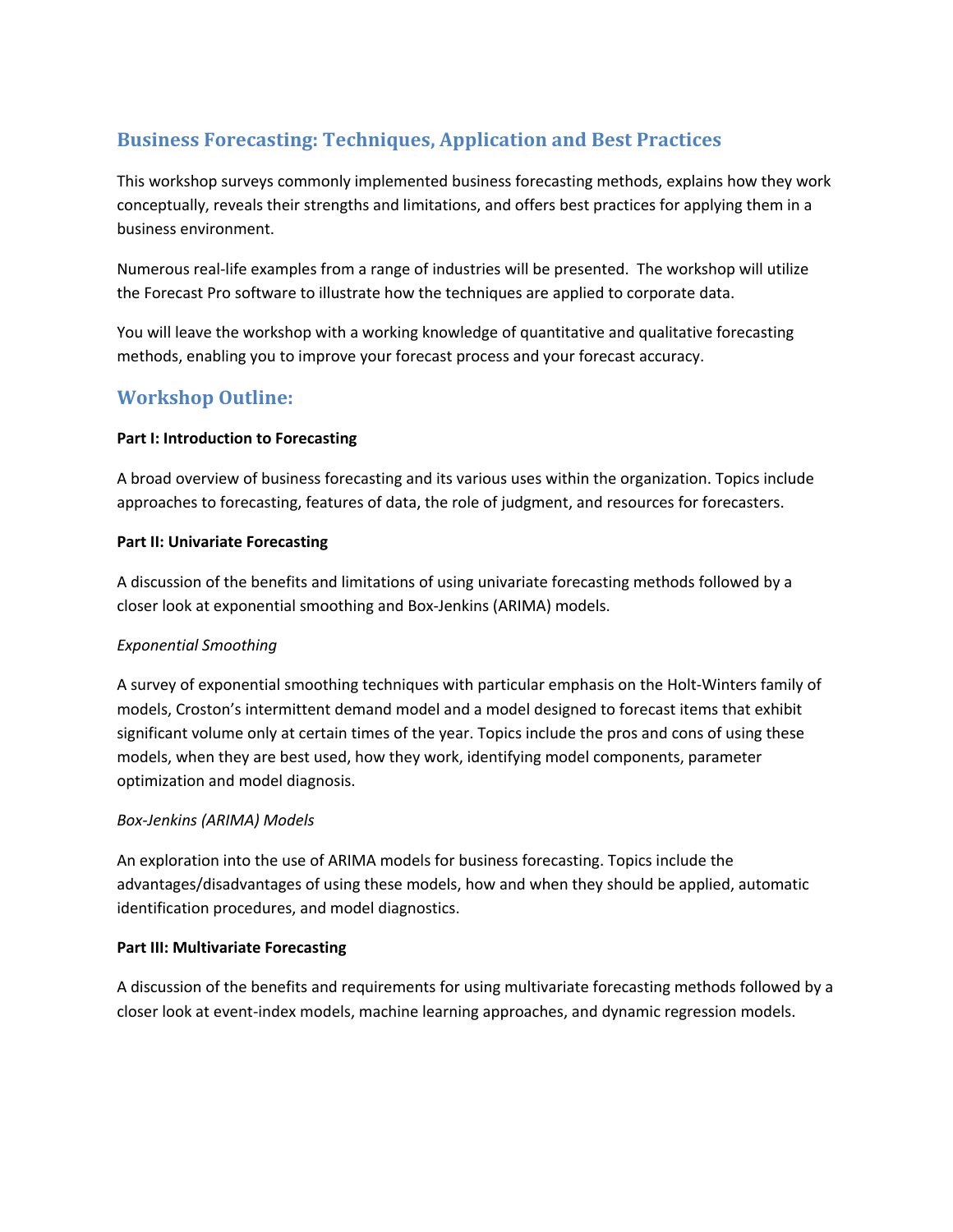#### *Event-index Models*

Event-index models extend the functionality of exponential smoothing models by providing adjustments for promotions, stock outs and other events that move around the calendar. This unit addresses how these models work, how and when they should be used, and how to customize their design to best suit your needs.

#### *Forecasting with Machine Learning*

An overview of the basics and benefits of forecasting with machine learning (ML). Topics include the basics of machine learning powered forecasting, when ML is likely to improve your forecasts, and the steps involved in generating ML forecasts. A particular emphasis will be placed on extreme gradient boosted trees, an ML approach that performed well in the M5 forecasting competition.

## *Dynamic Regression*

A detailed look into the ins and outs of regression forecasting. Topics include when regression models are best applied, how to build a regression model, ordinary least squares, leading indicators, lagged variables, Cochrane-Orcutt models, hypothesis testing and the use of "dummy" variables.

#### **Part IV: Post Workshop Video Access**

In addition to the live workshop, attendees will have two weeks of access to an on-demand video library of the topics that will not be presented live. These include:

## *Components of Data*

An in-depth look at the different components found in time series data including trends, seasonal patterns, business cycles, trading-day variations, interventions (events) and noise. Discussion includes the forms the components can take, spotting local vs. global components, interpretation of business cycle indicators and the use of decomposition routines.

#### *Forecasting Accuracy and Evaluation*

A detailed look at evaluating the accuracy of forecasting methods. Topics include the distinction between within-sample and out-of-sample errors, a survey of error measurement statistics, a summary of findings from forecasting competitions and an explanation of how to use both real-time tracking reports and simulations as predictors of model performance.

## *Identifying Problems in Your Forecasting Process*

Approaches for focusing on critical items when forecasting large volumes of data. Topics include evaluating and forecasting SKU data, filtering and ABC (Pareto) classification, outlier detection and correction, exception reporting and measuring accuracy across multiple time series.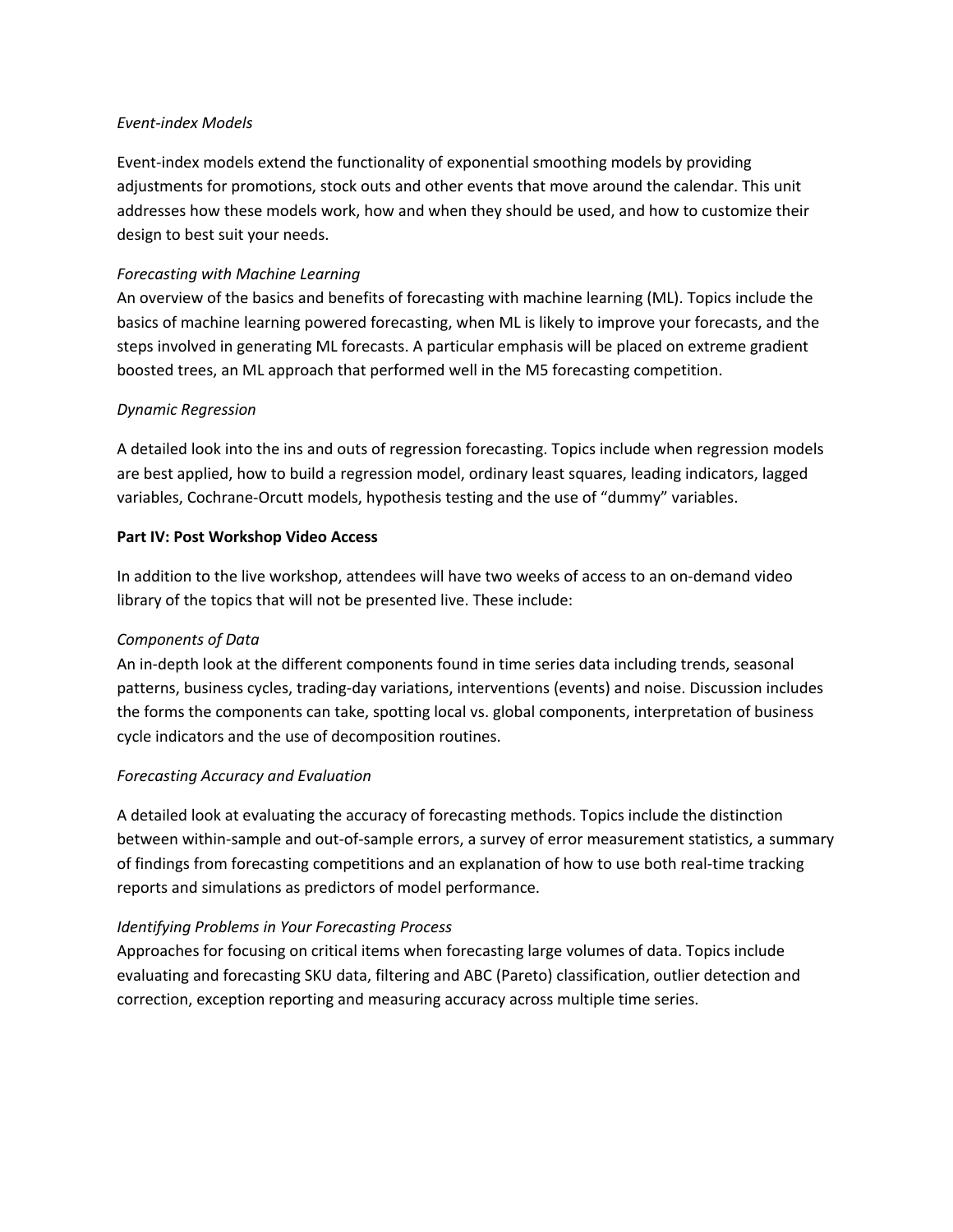#### *Multiple-Level Forecasting*

This session explores hierarchical forecasting techniques. Topics include discussion of the need for forecasting at various levels, product vs. geographical hierarchies, reconciliation strategies, top-down vs. bottom-up approaches, the use of proportional allocation and adjustment for seasonality.

#### *New Product Forecasting*

This session explores various approaches for forecasting new products. Topics include the pros and cons of different methods based on a product's classification, and a review of popular methods including item supersession, forecasting by analogy and the Bass diffusion model.

## **About the Workshop Leaders:**

**Eric Stellwagen** is the President and co-founder of Business Forecast Systems, Inc., a market-leading firm focused on providing software solutions and education to business forecasters. He is the coauthor of the Forecast Pro software product line which is currently in use at more than 12,000 companies worldwide. He consults widely in the area of practical business forecasting and has worked with many leading firms including Coca-Cola, Mondelez, Merck, Nabisco, Owens-Corning and Verizon. With more than 30 years of experience, he is recognized as a leading educator in the field of business forecasting, and has presented seminars and workshops under the aegis's of many groups including the Institute for Professional Education, the American Production and Inventory Control Society (APICS), the University of Wisconsin, the University of Tennessee, the Institute for Business Forecasting, the World Research Group, the International Institute of Research, the Electric Power Research Institute, the International Communications Forecasting Association and the International Institute of Forecasters. He has also served on the board of directors of the International Institute of Forecasters and serves on the Practitioner Advisory Board of Foresight: The International Journal of Applied Forecasting.

**Sarah Darin** has 20 years of experience with statistical consulting, sales forecasting, regression modeling and marketing analytics. Sarah holds a Master's of Science in Statistics from the University of Chicago, where she also served as a Lecturer for two years. She has consulted for clients across a broad range of industries, including Consumer Packaged Goods, Telecommunications, Technology, Retail, Automotive and Finance. Before joining BFS, Sarah was Vice President of Consulting Services at Nielsen where she focused on custom analytic solutions for the CPG and Expanded Vertical practices, teaching customers how to efficiently integrate, manage, model and forecast large-scale datasets. Sarah's ability to understand and explain statistical concepts in the context of real-world, messy data makes her an ideal instructor for this workshop. Sarah received her undergraduate degree in Applied Mathematics from Harvard University.